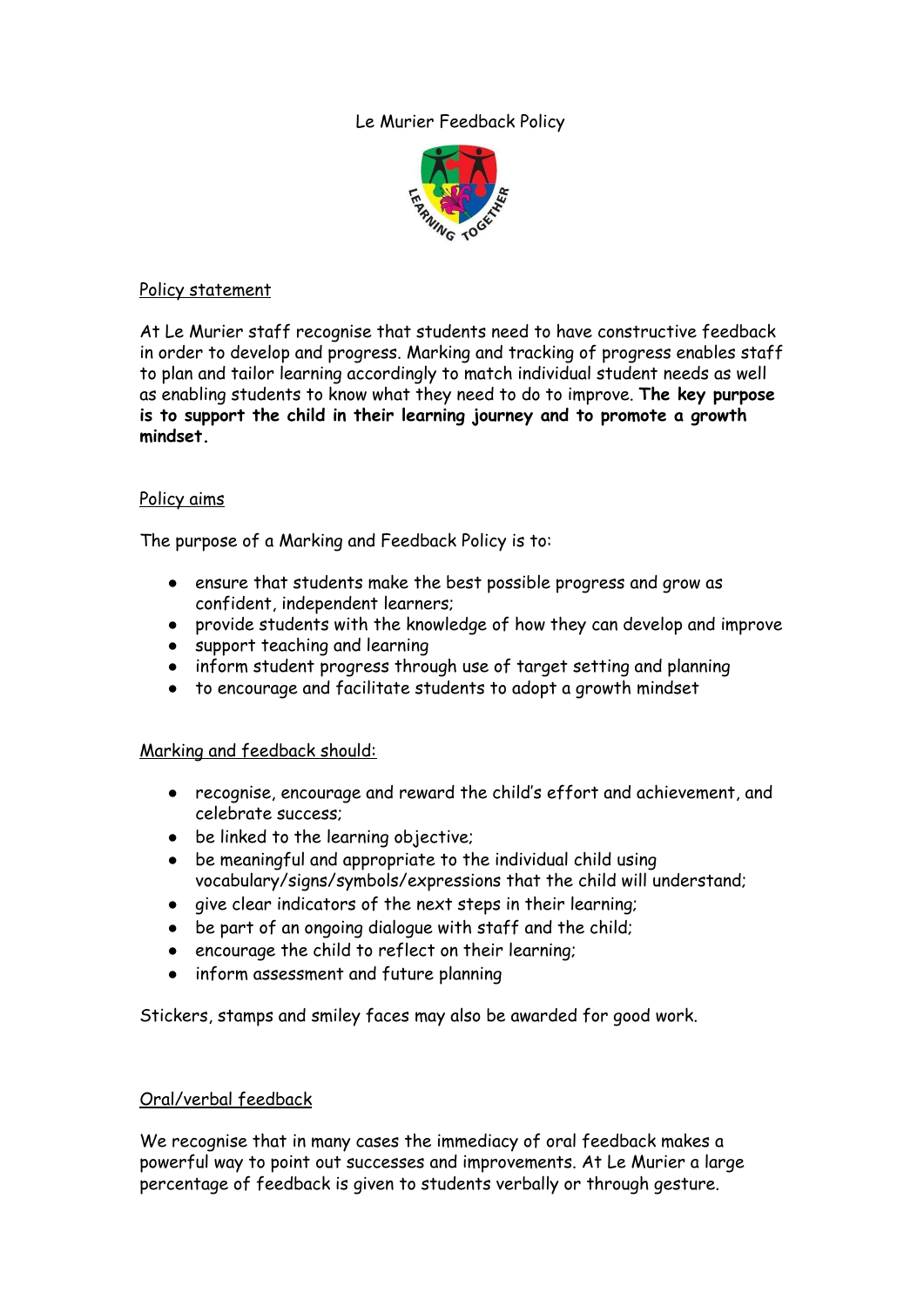# When providing written feedback some of the following could be used

- Highlight: places where the child has written the best aspects against the learning intention.
- A reminder prompt: this simply reminds the child of what could be improved: eg. 'What else could you say here? '
- A scaffolded prompt: This prompt provides some extra support: eg.'What was the dog's tail doing?', 'describe the expression on the dog's face'
- An example prompt: This prompt gives the child a choice of actual words or phrases.
- Using two stars and a wish with comments against each

# **Expectations**

- work dated
- teacher or LSA signature
- traffic lights
- 1. All work needs date.
- 2. There should be evidence of 'regular' marking in student's folders/books.
- 3. Written feedback should indicate the level of independence. We agreed a colour coding system would work for all of us but the wording may differ for each department so that it is meaningful to the student:
	- Red: not able to do this yet requires full support to undertake task.
	- Amber: requires some prompting but developing skills
	- Green: able to do the work independently and can embed These may be marked on a piece of work as 'R' 'A' 'G'
- 4. Where marking codes are used these should be in the following format:
	- a. hoh (hand over hand)
	- b. pp (physical prompt)
	- c. vp (verbal prompt)
	- d. gp (gestural prompt)
	- e. pm (peer marked)

# Next Steps In Learning

Communicating next steps in learning is a considerable part of the feedback process for our students. Students in the most part are involved in understanding and setting next steps half termly. For some students, for example those with PMLD or severe autism, targets are staff led with input from parents/ carers where appropriate.